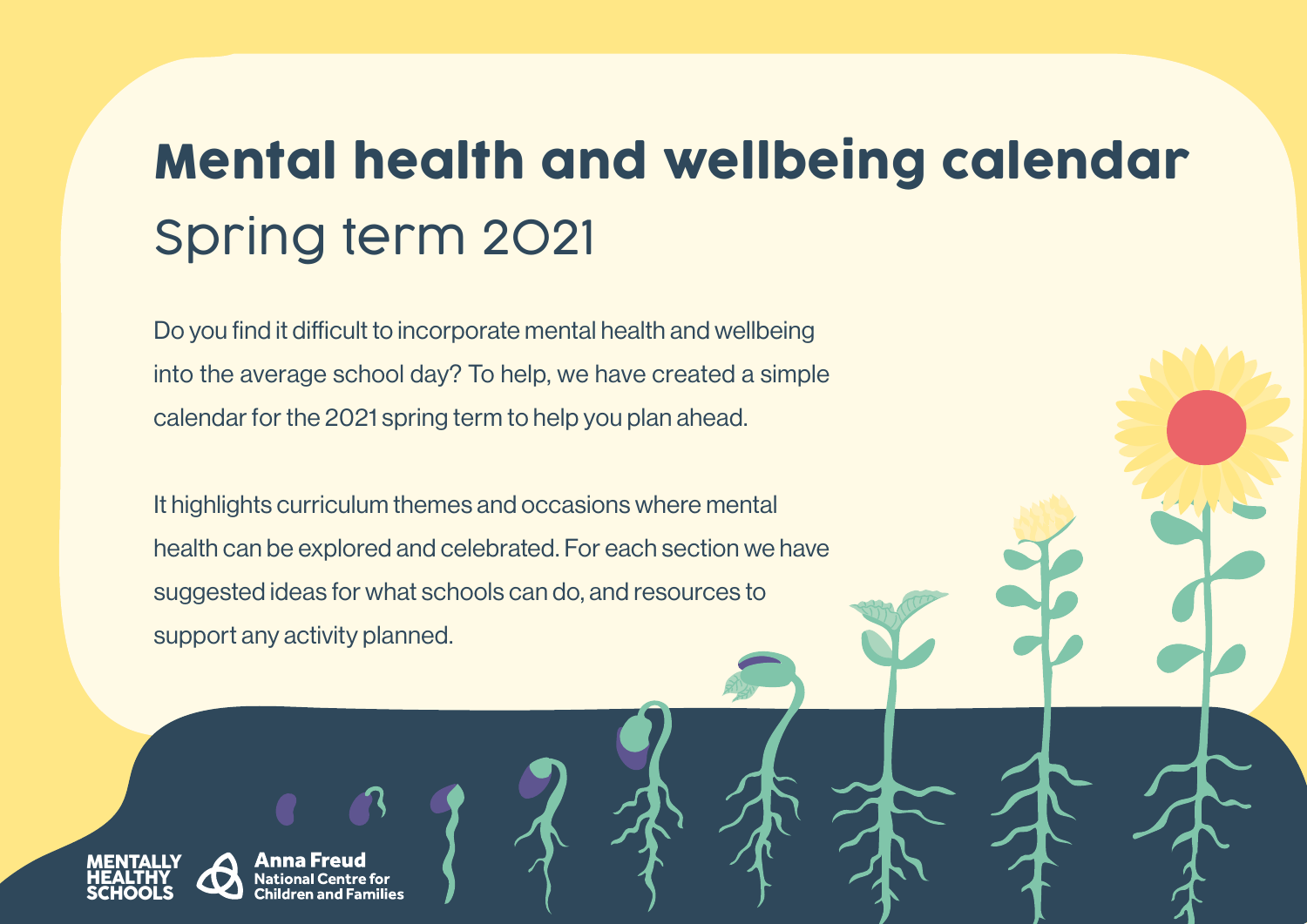| <b>Event</b>                                                | <b>Time of</b><br>year      | <b>Themes</b>                                                                                                                                                                                                                                                                              | <b>What could</b><br>you do?                                                                                                                                                                                                                            | <b>Example</b><br><b>activities</b>                                                                                                                                                                                             |
|-------------------------------------------------------------|-----------------------------|--------------------------------------------------------------------------------------------------------------------------------------------------------------------------------------------------------------------------------------------------------------------------------------------|---------------------------------------------------------------------------------------------------------------------------------------------------------------------------------------------------------------------------------------------------------|---------------------------------------------------------------------------------------------------------------------------------------------------------------------------------------------------------------------------------|
| New year,<br>new term                                       | January 2021                | Return to school – new<br>year resolutions/targets<br>Depression/SAD<br>Increased indoor play due<br>$\bullet$<br>to bad weather<br>Ways physical health<br>$\bullet$<br>can affect our mental<br>health – sleep, diet,<br>exercise etc<br>Children readjusting to<br>being back at school | Whole school 'return to<br>school'assembly<br>• Activities promoting positive<br>intentions and goal setting<br>Check in with staff returning<br>$\bullet$<br>after the winter break<br>• Activities to help children<br>settle back into the classroom | Piece of the puzzle<br>assembly plan<br>20 tips for wellbeing<br><b>Action for Happiness</b><br>calendar for staff<br>Brain breaks: helping<br>children settle back into the<br>classroom                                       |
| Children's<br><b>Mental</b><br><b>Health</b><br><b>Week</b> | 1st - $7th$ Feb<br>Feb 2021 | Theme for 2021:<br><b>Express yourself</b>                                                                                                                                                                                                                                                 | Place2Be assembly and<br>$\bullet$<br>lessons on the selected<br>theme<br>Whole school mental health<br>day rotating through plans<br>and activities<br>School wellbeing survey to<br>$\bullet$<br>better understand need                               | Place2Be Children's Mental<br><b>Health Week resources</b><br>Measuring and monitoring<br>children and young people's<br>mental wellbeing: A toolkit<br>for schools and colleges<br>Wellbeing measurement for<br>schools (paid) |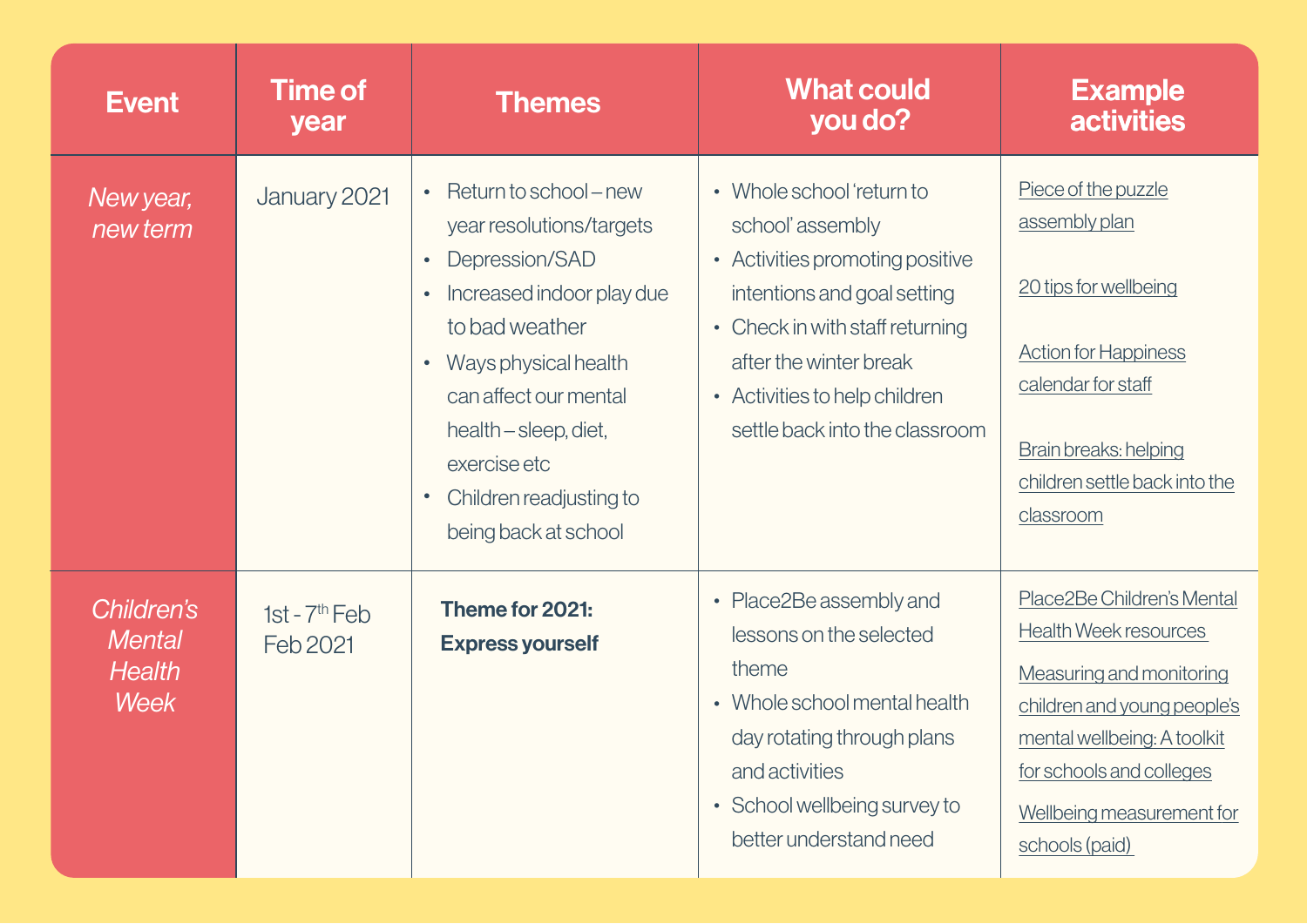| <b>Event</b>                        | <b>Time of</b><br>year           | <b>Themes</b>                                                                                                                                                                                            | <b>What could</b><br>you do?                                                                                                                                                                                                                                                                                                     | <b>Example</b><br><b>activities</b>                                                                                                                                                                                                 |
|-------------------------------------|----------------------------------|----------------------------------------------------------------------------------------------------------------------------------------------------------------------------------------------------------|----------------------------------------------------------------------------------------------------------------------------------------------------------------------------------------------------------------------------------------------------------------------------------------------------------------------------------|-------------------------------------------------------------------------------------------------------------------------------------------------------------------------------------------------------------------------------------|
| <b>Time to Talk</b><br>Day          | 4 <sup>th</sup> Feb 2021         | Talking about mental health -<br>$\bullet$<br>what is mental health?<br>Feelings and emotions -<br>$\bullet$<br>understanding and<br>communicating how we feel                                           | • Whole-school assembly and<br>lessons on mental health<br>• Complete a week-long unit of<br>work on feelings<br>• Meet with parents and carers<br>meeting focusing on how to<br>talk to your child about mental<br>health<br>• Hold a staff meeting focused<br>on mental health<br>• Introduce wellbeing<br>champions for staff | <b>Activities for exploring</b><br>feelings<br><b>Talking Mental Health</b><br>5 steps: engage with all<br>parents and carers<br>How to start a<br>conversation with a<br>parent/carer<br>Planning a wellbeing Inset<br>day toolkit |
| <b>Safer</b><br><b>Internet Day</b> | Tues 9 <sup>th</sup> Feb<br>2021 | Theme for 2021: An<br>$\bullet$<br>internet we trust:<br>exploring reliability in the<br>online world<br>IT skills – safety online,<br>$\bullet$<br>social media<br>Cyber bullying & online<br>etiquette | • IT lessons – recap on internet<br>safety and reliability of<br>information and how to report<br>• Review policies in place and<br>up-to-date including current<br>signposting                                                                                                                                                  | Internet safety toolkit<br>Internet and social media<br>information and guidance<br>for schools                                                                                                                                     |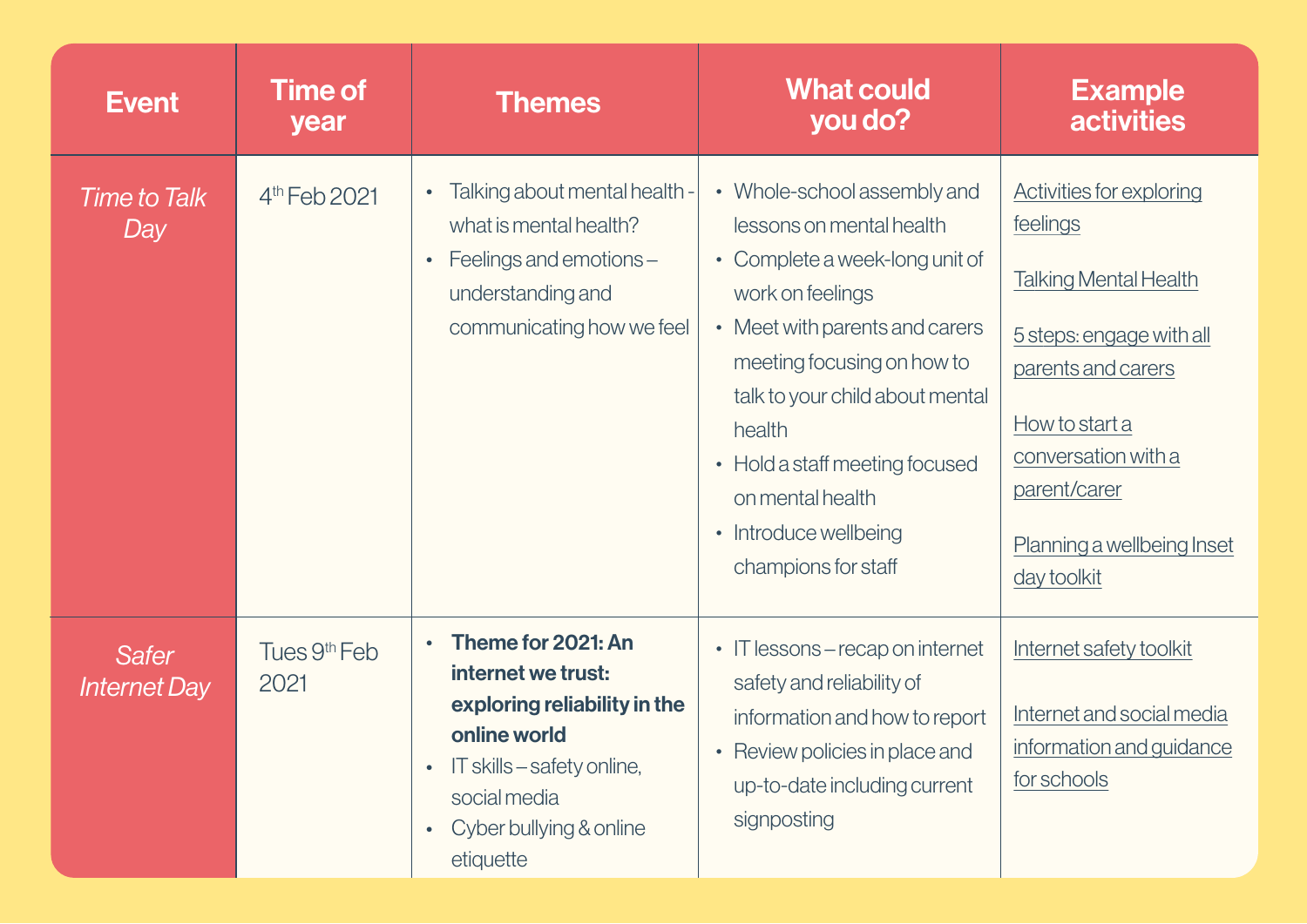|                                               |                               | External influences that<br>$\bullet$<br>affect our self-esteem and<br>mental health - social media,<br>tv, online platforms<br>Respecting ourselves and<br>others                                                                                                                                    | Lessons on social media use<br>$\bullet$<br>and self-care e.g. limiting time<br>online, fact checking,<br>Instagram vs reality                                                                                                                      |                                                                                                                                                                                                                                |
|-----------------------------------------------|-------------------------------|-------------------------------------------------------------------------------------------------------------------------------------------------------------------------------------------------------------------------------------------------------------------------------------------------------|-----------------------------------------------------------------------------------------------------------------------------------------------------------------------------------------------------------------------------------------------------|--------------------------------------------------------------------------------------------------------------------------------------------------------------------------------------------------------------------------------|
| <i><b>International</b></i><br>Women's<br>Day | 8 <sup>th</sup> March<br>2021 | Theme for 2021:<br>#ChooseToChallenge<br>• Discrimination - impact on<br>mental health and how to<br>challenge it<br>• Self-esteem, resilience &<br>growth mindset<br>• Social media and the<br>emphasis on body image<br>for girls and young women<br>Challenging gender<br>$\bullet$<br>stereotypes | Assemblies or lessons<br>$\bullet$<br>focused on positive female<br>role models representing a<br>wide range of groups<br>Develop understanding of<br>$\bullet$<br>resilience/growth mindset<br>displays<br>Challenging discrimination<br>$\bullet$ | $Tips$ for social media -<br>body image<br><b>Tips for tackling</b><br>discrimination<br>Mentally Healthy<br>School's International<br>Women's Day toolkit -<br>sign up to get it sent to<br>your inbox<br><b>Confident Me</b> |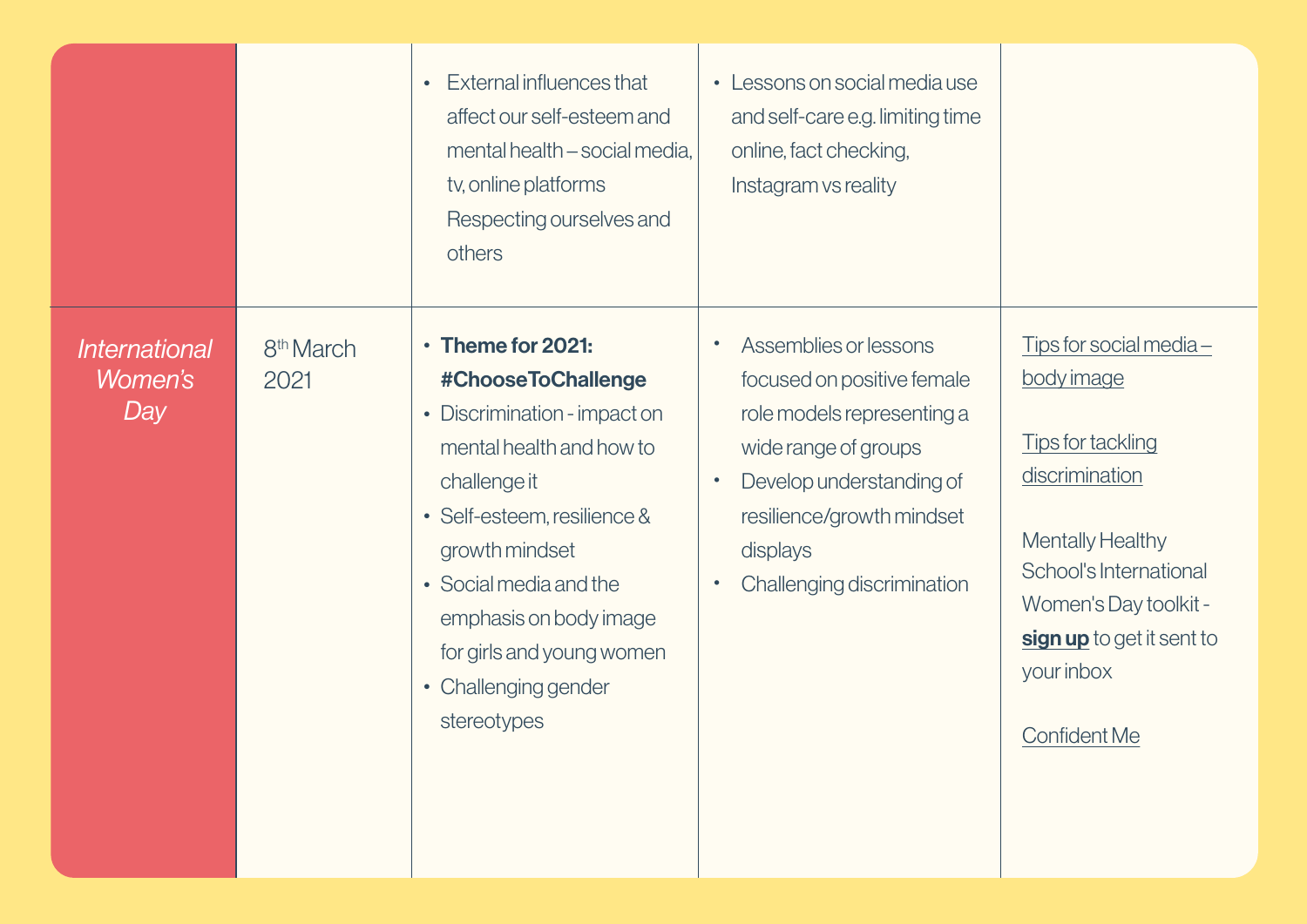| <b>Event</b>                                                          | <b>Time of</b><br>year                                                  | <b>Themes</b>                                                                                                                                                                                                                                                                      | <b>What could</b><br>you do?                                                                                                                                                                                                                                                                                       | <b>Example</b><br><b>activities</b>                                                                                                                                                                                                                 |
|-----------------------------------------------------------------------|-------------------------------------------------------------------------|------------------------------------------------------------------------------------------------------------------------------------------------------------------------------------------------------------------------------------------------------------------------------------|--------------------------------------------------------------------------------------------------------------------------------------------------------------------------------------------------------------------------------------------------------------------------------------------------------------------|-----------------------------------------------------------------------------------------------------------------------------------------------------------------------------------------------------------------------------------------------------|
| Secondary/<br>post-<br>primary<br>schools<br>places<br><b>offered</b> | 1 <sup>st</sup> March<br>2021 (offer<br>day in<br>England<br>and Wales) | • Resilience & coping with<br>change<br>• Stress, anxiety, dealing with<br><b>WOrry</b><br>• Perceived failure, low mood<br>- not getting into the right<br>school<br>• Friendships - maintaining<br>and making new healthy<br>friendships<br>• Respecting ourselves and<br>others | Activities to support<br>$\bullet$<br>transition<br>Activities to support<br>$\bullet$<br>resilience<br>Teach children how to<br>$\bullet$<br>identify emotions and<br>feelings and communicate<br>what help they need<br>Introduce strategies to<br>$\bullet$<br>support children at times of<br>stress and worry | Moving up: transition<br>animation and teacher<br>toolkit<br><b>Transition passport</b><br>Resilience ladder<br><b>Activities for exploring</b><br>feelings<br><b>Anxiety thermometer</b><br>Positive relationships<br><b>Healthy relationships</b> |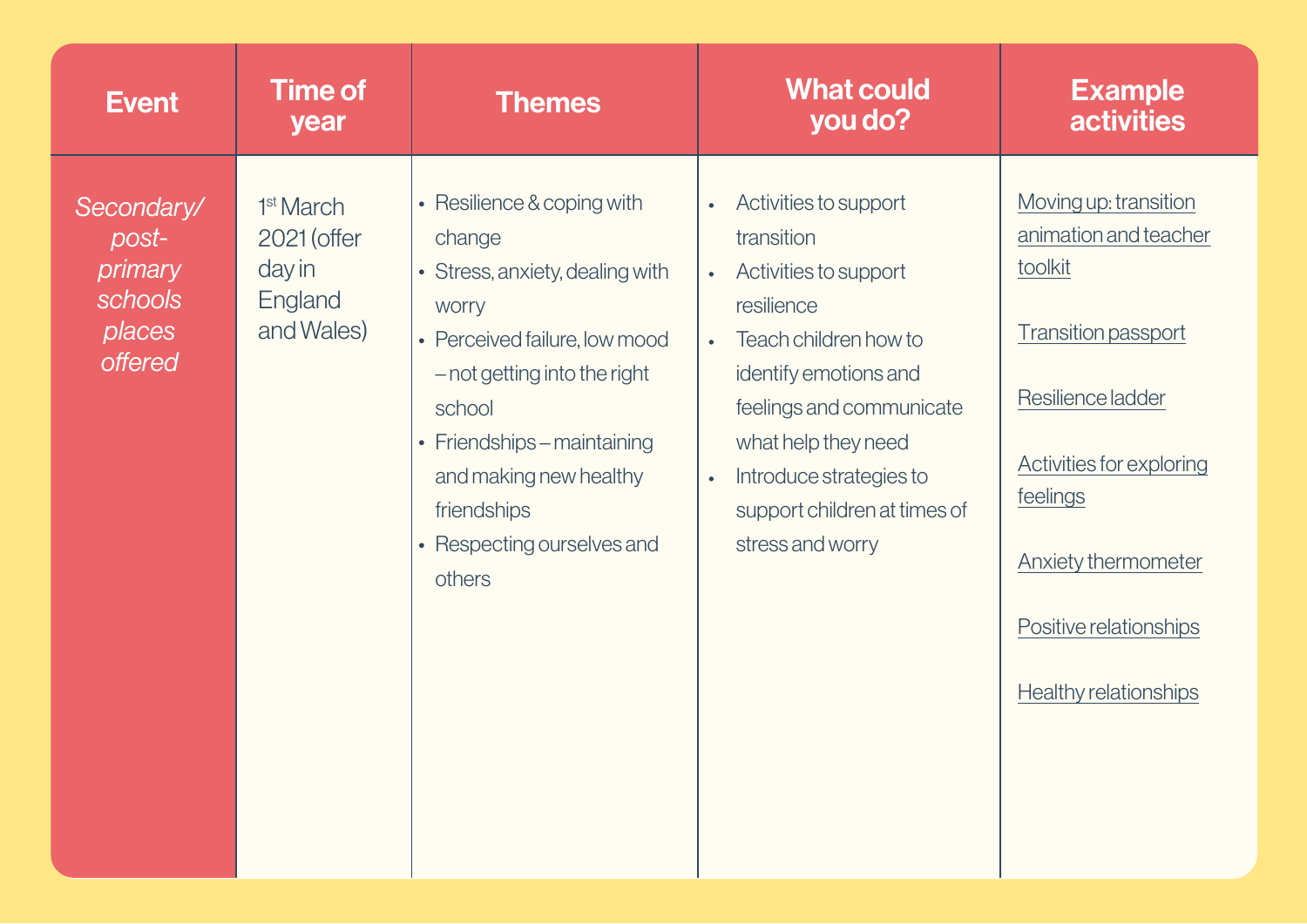| <b>Event</b>                                | <b>Time of</b><br>year       | <b>Themes</b>                                                                                                                                                                               | <b>What could</b><br>you do?                                                                                                                                              | <b>Example</b><br><b>activities</b>                                                                                                                                    |
|---------------------------------------------|------------------------------|---------------------------------------------------------------------------------------------------------------------------------------------------------------------------------------------|---------------------------------------------------------------------------------------------------------------------------------------------------------------------------|------------------------------------------------------------------------------------------------------------------------------------------------------------------------|
| <b>World Sleep</b><br>Day                   | Friday 12th<br><b>March</b>  | Links between sleep and<br>$\bullet$<br>mental health<br>Good sleep hygiene<br>$\bullet$<br>Different sleeping patterns<br>$\bullet$<br>in children and<br>adolescents impacting on<br>mood | • Parent session on good sleep<br>practices for children<br>• Parent handout<br>• Lessons on the benefits of<br>sleep                                                     | Sleeping problems:<br>information and guidance<br>for schools<br>11 ways to get a good sleep<br>guidance for parents and<br>carers<br>Benefits of sleep lesson<br>plan |
| Young<br><b>Carers</b><br><b>Action Day</b> | Tuesday 16th<br><b>March</b> | • Taking action to support<br>young carers                                                                                                                                                  | • Make sure staff are able to<br>identify children at risk<br>• Identify and support children<br>who may be young carers<br>• Parent support<br>• CPD around Young Carers | Young carers: information<br>and guidance for schools<br>MindEd: chronic disability<br>and child carers                                                                |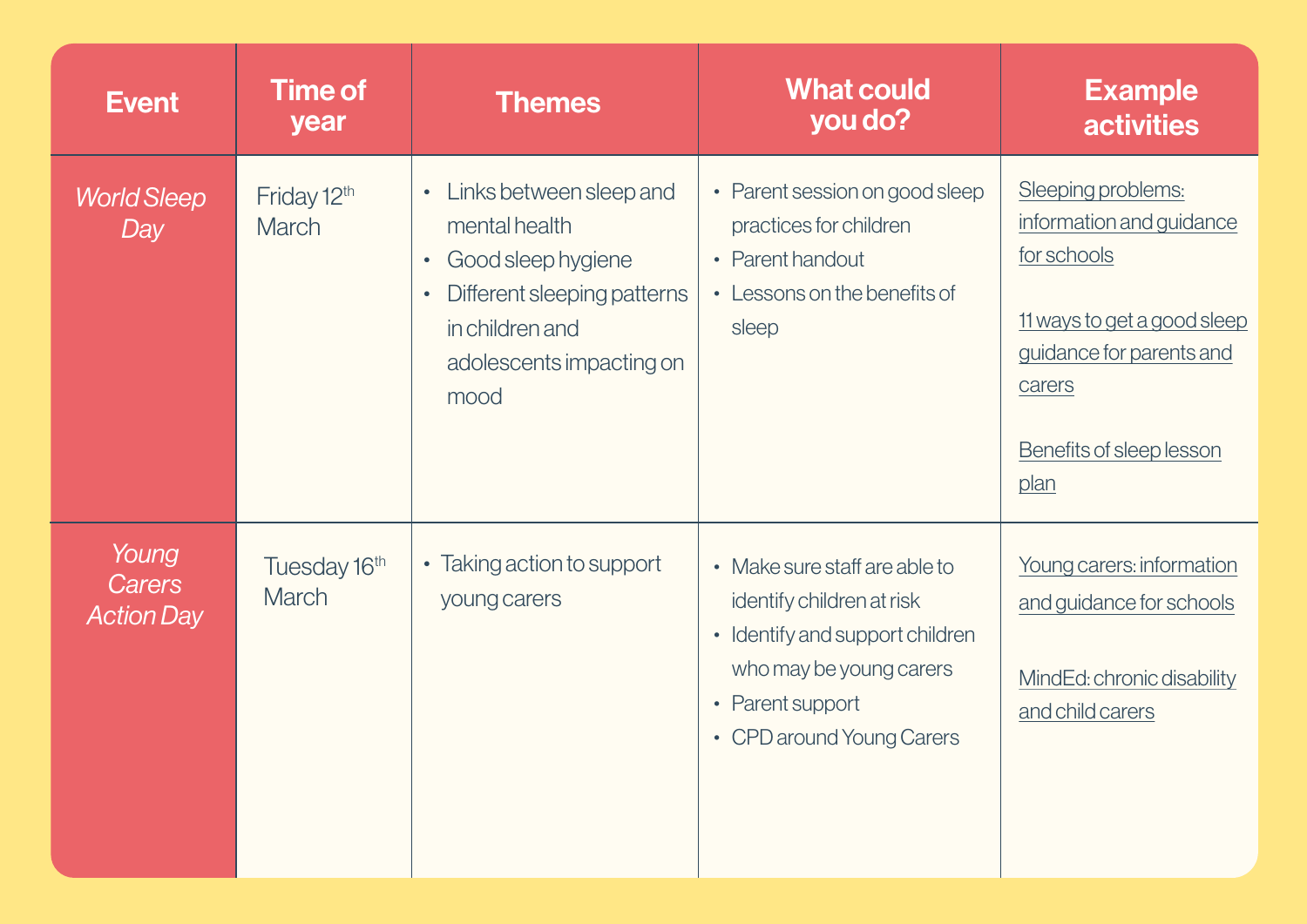| <b>Event</b>                                 | <b>Time of</b><br>year      | <b>Themes</b>                                                                                                                                                                                                                                                                                         | <b>What could</b><br>you do?                                                                                                                                                                                      | <b>Example</b><br><b>activities</b>                                                                                                            |
|----------------------------------------------|-----------------------------|-------------------------------------------------------------------------------------------------------------------------------------------------------------------------------------------------------------------------------------------------------------------------------------------------------|-------------------------------------------------------------------------------------------------------------------------------------------------------------------------------------------------------------------|------------------------------------------------------------------------------------------------------------------------------------------------|
| <b>Comic Relief -</b><br><b>Red Nose Day</b> | Friday 19th<br><b>March</b> | • Positivity and good<br>intentions<br>• Volunteering as a strategy for<br>mental health - doing good<br>does us good!<br>• Looking for the joy<br>• The benefits of laughter on<br>our mental health and<br>wellbeing                                                                                | • Starting each day with a<br>positive intention in class<br>• Fundraising for comic relief or<br>ongoing for a local charity<br>• Teaching wellbeing lessons<br>about gratitude and how to<br>look for positives | <b>Finding the joy activity</b><br>12 days of positivity<br>Red Nose Day fundraising<br>pack                                                   |
| <b>Disabled</b><br><b>Access Day</b>         | Friday 19th<br><b>March</b> | • Impact of living with a<br>disability in our world and how<br>it affects mental health<br>• Mental health is a spectrum<br>but long-term mental health<br>conditions are considered to<br>be a disability<br>• How poor mental health<br>might prevent people<br>accessing the world around<br>them | • Assembly/lessons on<br>inclusion<br>• Review the school<br>environment for accessibility<br>• Review school disability and<br>mental health policies                                                            | <b>Talking Mental Health</b><br>The same but different:<br>assembly plan<br>Disability and illness:<br>information and guidance<br>for schools |